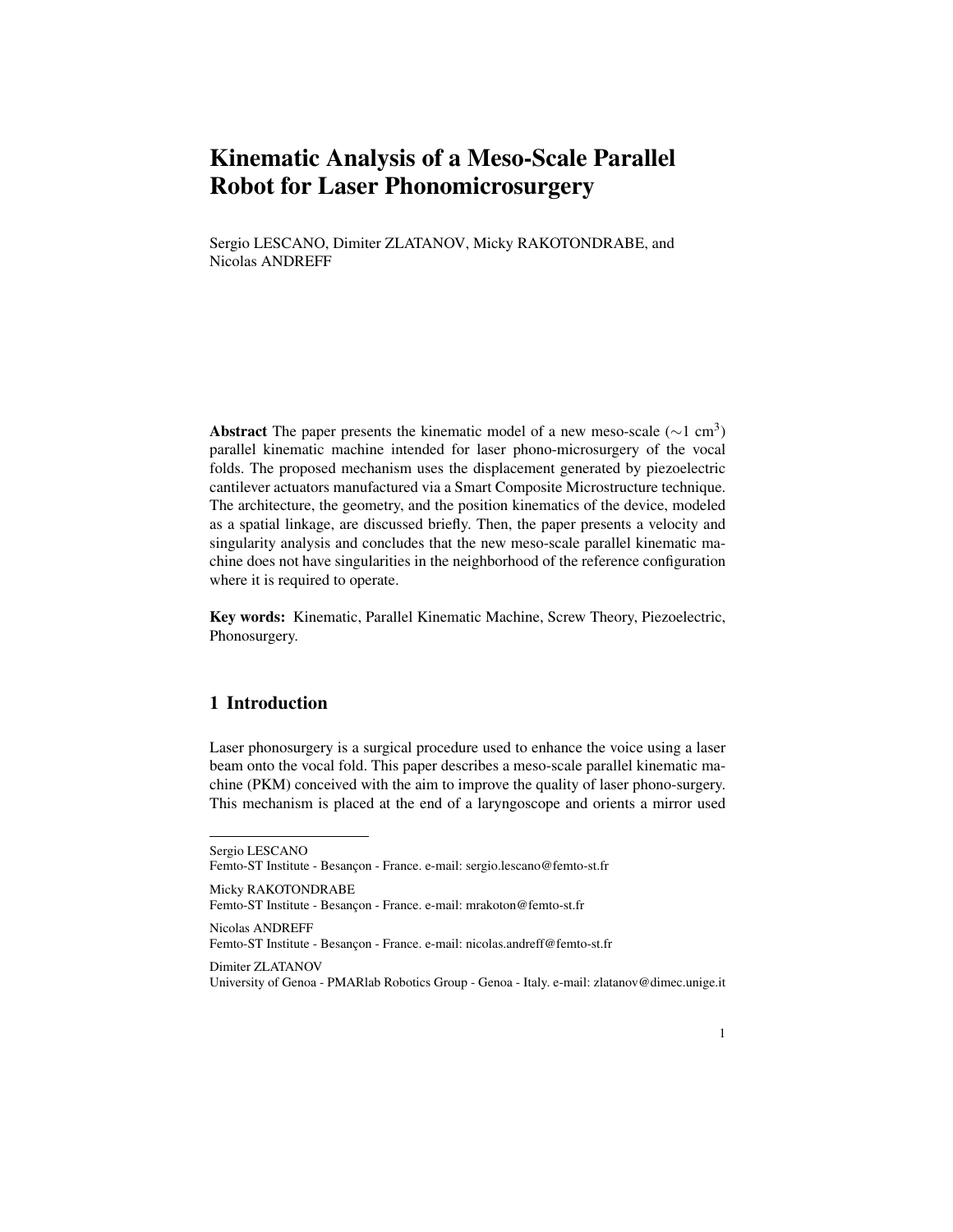to direct the laser beam onto the vocal fold. In order to account for all scale effects, to satisfy the constraints of the microworld, and to ensure the required accuracy, *piezoelectric material* [1, 2] combined with a *smart composite microstructure* (SCM) fabrication process [8, 9] are proposed to build this meso scale PKM.

In Section 2, the kinematic requirements of the meso-structure are described, the mechanism's architecture and geometry are proposed, and the position kinematics is discussed in brief. Section 3 is devoted to velocity and singularity analysis using screw theory. The main conclusions are drawn and possibilities for future work are outlined in Section 4.

# 2 Kinematic Requirements and Proposed Structure

#### *2.1 Kinematic Requirements*



Fig. 1 PKM, at the head of the laryngoscope, driving the laser beam direction onto the vocal fold.

The PKM is located at the head of an adjustable laryngoscope. The laryngoscope's diameter is 20 mm, and the space assigned for the robot is  $10 \times 10 \times 10$  mm<sup>3</sup>. The end of the laryngoscope is introduced into the cavity of the human larynx, at a distance of up to 20 mm from the vocal fold, as depicted in Fig. 1. To guide the direction of the laser beam onto the vocal fold, the PKM needs to have two rotational degrees of freedom (2 DOF). The standard average length of an adult vocal fold is between 17 and 20 mm. With a working distance of up to 20 mm, the PKM can scan the entire vocal fold if it can control the laser direction in a cone with a half-angle of 15°. The SCM manufacturing technique mentioned above, allows us to build the meso-scale robots as was shown by [8, 9], first in a plane and then folding and popping out to form the 3D structure.

Minimal bandwidth of 200 Hz and a scanning resolution better than 100  $\mu$ m are required to prevent overheating and damaging healthy tissue. Despite their small displacement, piezoelectric cantilever actuators have been chosen for their nanoresolution, work speed, and adaptability to the required scale [1, 2]. Piezoelectric cantilever actuators with dimensions of 10 mm  $\times$  2 mm reach displacements of  $100 \mu$ m. Piezoelectric cantilevers are arranged in parallel to not surpass the assigned dimensions.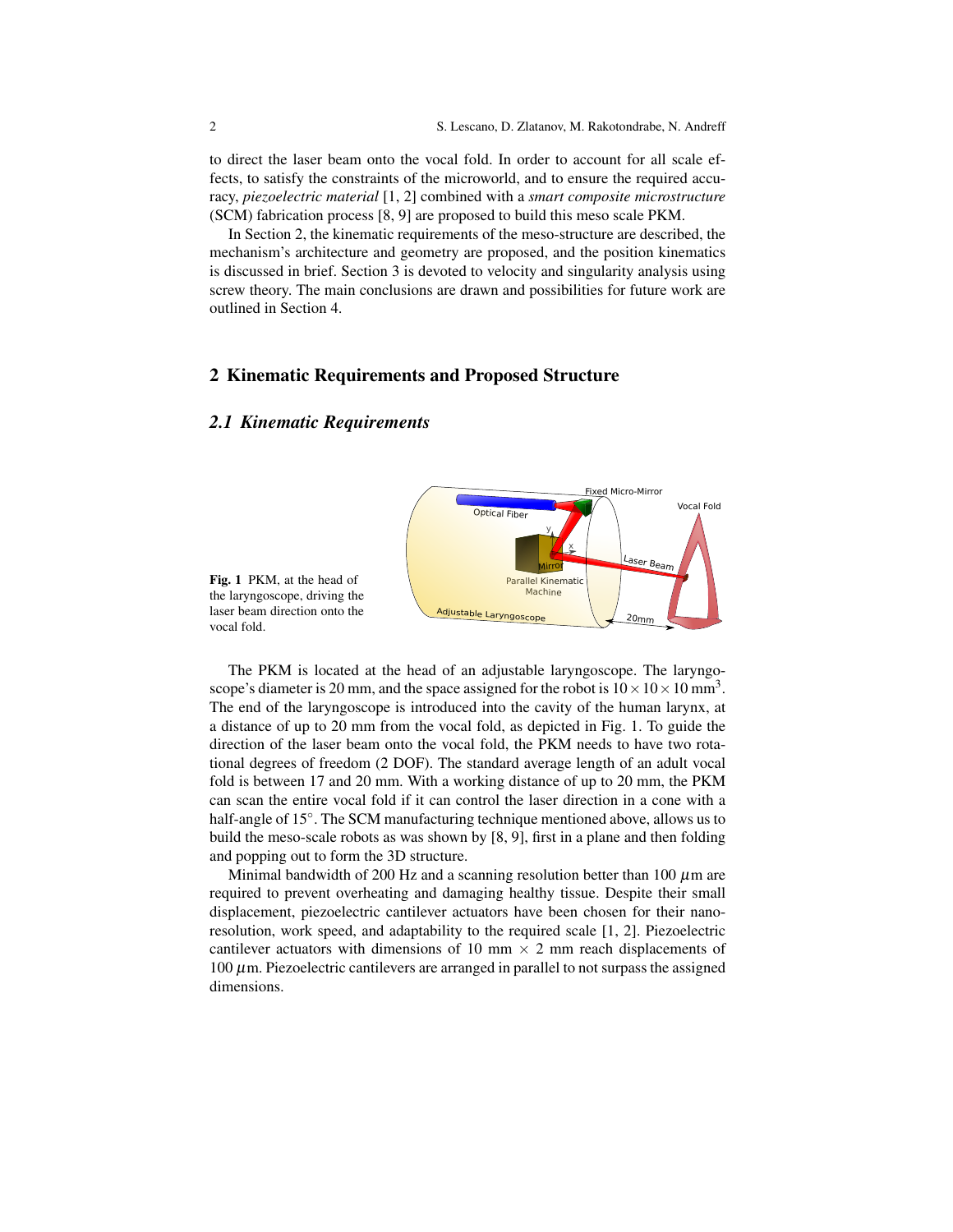#### *2.2 Proposed Mechanism Architecture and Geometry*

The proposed PKM structure is depicted in Fig 2. The end-effector, or the moving platform, is used to orient a mirror, Fig 1.

The platform is connected to the base (attached to the laryngoscope) by a passive U-joint at  $P$  (leg 3), which constrains it to only tilt and pan. We define the base reference frame *Pxyz* with coordinate unit vectors **i**, **j**, **k**, and a rotating frame, fixed to the platform, with origin at *P* and coordinate unit vectors u, v, w, Fig. 2.

The 2-dof platform motion is actuated with two identical 6-dof RUS legs, legs 1 and 2. Piezoelectric actuation is used and modeled as the first R-joint of the each actuated leg, i.e., the piezoelectric cantilever assumed to be a rigid rod rotating about a fixed axis. The two active joints have a common axis,  $A_2A_1$ , with unit vector  $\mathbf{k}_1 = \sqrt{2}/2\mathbf{i} - \sqrt{2}/2\mathbf{j}$ . (Point  $A_i$  is the projection of the U-joint center  $B_i$  on this axis.)

In each active leg, the axis of joint 2, the first joint of the passive U-joint centered at  $B_i$ ,  $i = 1, 2$ , is parallel to  $A_1A_2$ , while the center,  $C_i$ , of the spherical joint is along the common perpendicular of the U-joint axes.

At the reference configuration, when the angles of the U-joint at *P* are  $\theta_1 = \theta_2 =$ 0, we have  $\mathbf{c}_1 = \overrightarrow{PC_1}$  parallel to  $\mathbf{u} = \mathbf{i}$  and  $\mathbf{c}_2 = \overrightarrow{PC_2}$  parallel to  $\mathbf{v} = \mathbf{j}$ . Moreover, at the zero configuration, the distal links,  $B_iC_i$ , are parallel to the *z* axis, while the proximal links,  $A_i B_i$ , are perpendicular to it and at equal angles with the *x* and *y* axes.

Each joint of the PKM is a compliant hinge and is made of a polyimide film which allows great flexibility without snapping [4], Fig 3.

The dimensions of the PKM are given by  $|A_i B_i| = 20l$  (corresponding to the piezoelectric-cantilever actuator),  $|B_i C_i| = 2l$ ,  $|PC_i| = l$ , where  $l = 0.5$  mm. The distance between *Pz* and the common actuated-joint axis,  $A_1A_2$ , is  $(20 - \frac{\sqrt{2}}{2})l$ , while points  $A_1$  and  $A_2$  are at  $\sqrt{2}l$  from each other. Therefore,

$$
\overrightarrow{PA_1} = -(10\sqrt{2} - 1)l\mathbf{i} - 10\sqrt{2}l\mathbf{j} - 2l\mathbf{k}
$$
  
\n
$$
\overrightarrow{PA_2} = -10\sqrt{2}l\mathbf{i} - (10\sqrt{2} - 1)l\mathbf{j} - 2l\mathbf{k}
$$
\n(1)

#### *2.3 Position kinematics*

Given a feasible platform orientation, defined by the values of the passive-leg Ujoint angles,  $(\theta_1, \theta_2)$ , the mechanism configuration can be calculated by finding the intersection of a sphere centered at the point  $C_i$ ,  $i = 1, 2$ , with radius  $|B_i C_i|$  and the circle with center  $A_i$ , with radius  $|A_i B_i|$ , in a plane normal to line  $A_1 A_2$ . In general, there will be four solutions of the inverse kinematics. Points  $C_i$  are obtained as: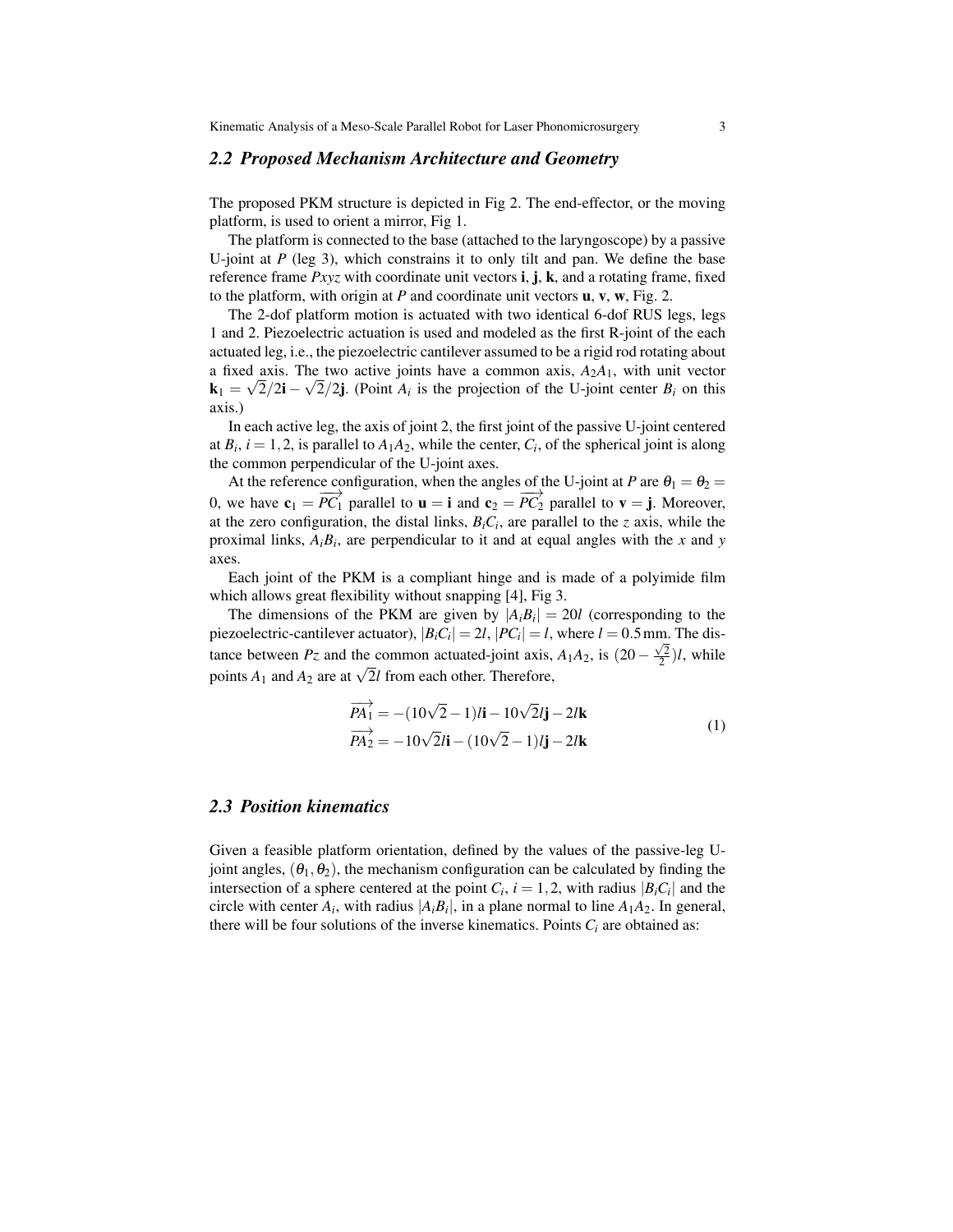4 S. Lescano, D. Zlatanov, M. Rakotondrabe, N. Andreff

$$
\overrightarrow{PC_1} = l\mathbf{u} = c_2l\mathbf{i} + s_1s_2l\mathbf{j} - c_1s_2l\mathbf{k}
$$
 (2)

$$
\overrightarrow{PC_2} = l\mathbf{v} = c_1 l\mathbf{j} + s_1 l\mathbf{k} \tag{3}
$$

where  $c_1 = \cos \theta_1$ ,  $s_1 = \sin \theta_1$ . Indeed, the platform orientation is given by

$$
R(\theta_1, \theta_2) = R_x(\theta_1) R_y(\theta_2) = \begin{bmatrix} c_2 & 0 & s_2 \\ s_1 s_2 & c_1 - s_1 s_2 \\ -c_1 s_2 & s_1 & c_1 c_2 \end{bmatrix}
$$
(4)

We have  $\overrightarrow{B_jC_j} = \overrightarrow{A_jC_j} - \overrightarrow{A_jB_j}$ , and so

$$
|\overrightarrow{B_jC_j}|^2 = 4l^2 = |\overrightarrow{A_jC_j}|^2 + 400l^2 - 2\overrightarrow{A_jC_j} \cdot \overrightarrow{A_jB_j}
$$
 (5)

where  $\overrightarrow{A_j B_j} = 10 l(\sqrt{2})$  $\overline{2}c_1^j$  $i_{1}^{j}$ **i** + √  $\overline{2}c_1^j$  $j_1^j j + 2s_1^j$  $j$ **k**), and  $c_i^j = \cos q_i^j$ ,  $s_i^j = \sin q_i^j$ . Using (1)– (3) and (5) it is now possible to obtain a linear equation in terms of  $c_1^j$  $j_1, s_1^j$ 1

$$
F_j c_1^j + G_j s_1^j = H_j \tag{6}
$$

where  $F_j$ ,  $G_j$ , and  $H_j$  depend only on  $\theta_1$ ,  $\theta_2$ , resulting in two solutions for  $q_1^1$ . E.g. for  $\hat{\theta}_1 = 15^\circ$ ,  $\theta_2 = -15^\circ$  the solutions for  $(q_1^1, q_1^2)$  are:

$$
(0.720102952001288^{\circ}, 0.742258398498497^{\circ})
$$
  
\n
$$
(0.720102952001288^{\circ}, 12.160623836841685^{\circ})
$$
  
\n
$$
(12.16311819616120381^{\circ}, 0.742258398498497^{\circ})
$$
  
\n
$$
(12.16311819616120381^{\circ}, 12.160623836841685^{\circ})
$$
  
\n(7)

## 3 Velocity and Singularity Analysis

The velocity analysis is performed using screw theory, which has found a wide application, in particular in the the study of parallel robots. Instantaneous motion and forces acting on a rigid body can be represented by a twist and a wrench, respectively. With respect to a given reference frame, a twist (or a wrench) is given by a pair of (non-commensurate) physical vectors,  $(\omega, v)$ , the body's angular velocity and the linear velocity at the origin (or  $(f, m)$ , the resultant force and moment with respect to the origin). A normalized twists or wrenches has the same 3D geometrical representation, called a screw, defined by an axis and a pitch. (For a translation or a couple, there is no axis, but only a direction, and the pitch is said to be infinite.)

The reciprocal product,  $\mathbf{\omega} \cdot \mathbf{m} + \mathbf{v} \cdot \mathbf{f}$ , measures the power exerted by a wrench on a twist. Two screws, and any wrench-twist pair on them, are said to be reciprocal to each other if the product is zero.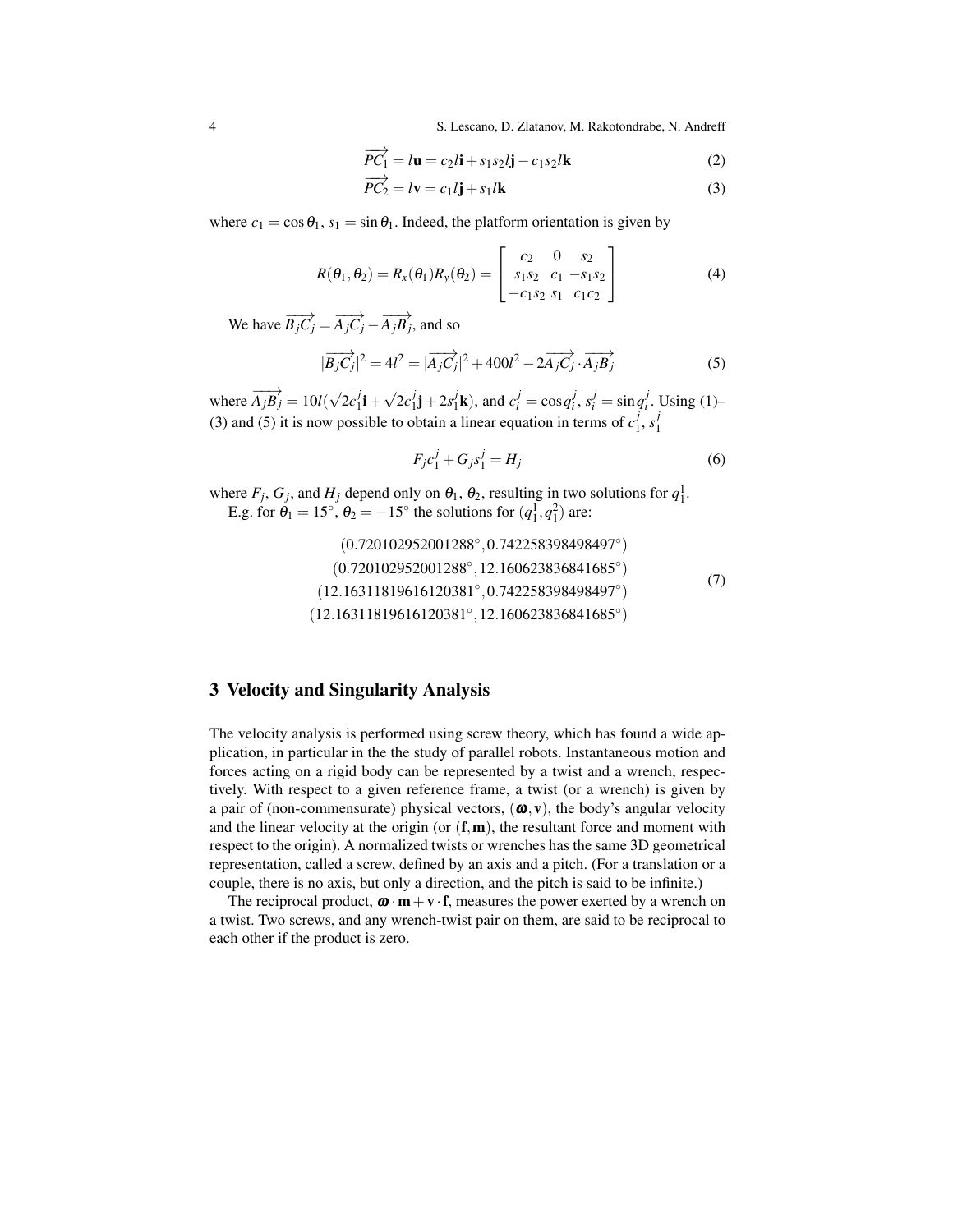

## *3.1 Velocity kinematics*

On a PKM the instantaneous twist,  $\xi$ , of the platform with respect to the ground can be expressed as a linear combination of the joint screws of leg *j* [6]. Denoting by  $\dot{q}_i^j$ and  $\rho_i^j$  the amplitude and the unit zero-pitch twist joint twist associated with the  $i^{th}$ joint of the *j th* leg, we have:

$$
\boldsymbol{\xi} = \dot{q}_1^1 \boldsymbol{\rho}_1^1 + \dot{q}_2^1 \boldsymbol{\rho}_2^1 + \dot{q}_3^1 \boldsymbol{\rho}_3^1 + \dot{q}_4^1 \boldsymbol{\rho}_4^1 + \dot{q}_5^1 \boldsymbol{\rho}_5^1 + \dot{q}_6^1 \boldsymbol{\rho}_6^1 \tag{8a}
$$

$$
\boldsymbol{\xi} = \dot{q}_1^2 \boldsymbol{\rho}_1^2 + \dot{q}_2^2 \boldsymbol{\rho}_2^2 + \dot{q}_3^2 \boldsymbol{\rho}_3^2 + \dot{q}_4^2 \boldsymbol{\rho}_4^2 + \dot{q}_5^2 \boldsymbol{\rho}_5^2 + \dot{q}_6^2 \boldsymbol{\rho}_6^2 \tag{8b}
$$

$$
\boldsymbol{\xi} = \dot{\theta}_1 \boldsymbol{\rho}_1^3 + \dot{\theta}_2 \boldsymbol{\rho}_2^3 \tag{8c}
$$

Since legs 1 and 2 have 6 dof they impose no constraint on the platform. Therefore the possible twists,  $\xi$ , at every configuration, are given by (8c) as any linear combination of the passive leg's two revolute-joint unit twists,  $\rho_1^3$  and  $\rho_2^3$ . When such a well-defined continuously-changing basis exists for the twist system of the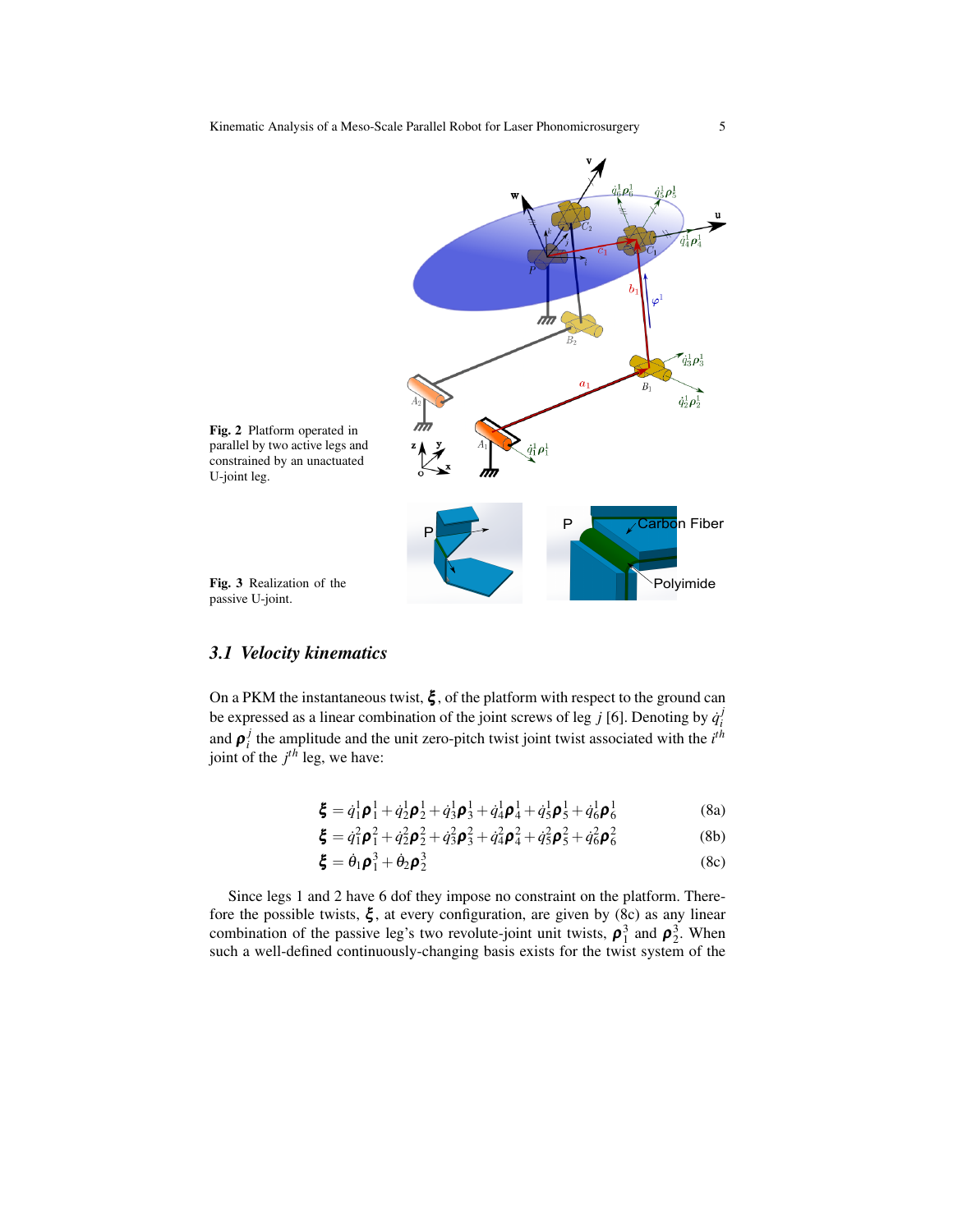platform, the velocity kinematics can be expressed with as few equations as the parallel mechanism's dof [12].

For this, one can first substitute (8c) into (8a) and (8b), and then eliminate the passive joint velocities using reciprocal screws obtaining a system of two equations relating the platform angular speeds  $\dot{\theta}_1$  and  $\dot{\theta}_2$  with the input velocities  $\dot{q}_1^1$  and  $\dot{q}_1^2$ .

For each active leg, there is a unit pure force,  $\boldsymbol{\varphi}^j$ ,  $j = 1, 2$ , reciprocal to all five passive-joint screws. Its axis passes through the centers of the leg's U- and S-joints.

(In a leg-singular configuration, where the center of the spherical joint is in the plane of the U-joint, there will be a whole pencil of concurrent planar forces with this property, and two, rather than one, reciprocal screws for that leg must be used to obtain the input-output velocity equations. We will assume that such leg postures do not occur during the operation of the mechanism.)

Taking the reciprocal product of  $\varphi^1$  with (8a) and of  $\varphi^2$  with (8b), we obtain:

$$
\begin{bmatrix} \boldsymbol{\varphi}^{1} \cdot \boldsymbol{\rho}_{1}^{3} \boldsymbol{\varphi}^{1} \cdot \boldsymbol{\rho}_{2}^{3} \\ \boldsymbol{\varphi}^{2} \cdot \boldsymbol{\rho}_{1}^{3} \end{bmatrix} \begin{bmatrix} \dot{\theta}_{1} \\ \dot{\theta}_{2} \end{bmatrix} = \begin{bmatrix} \boldsymbol{\varphi}^{1} \cdot \boldsymbol{\rho}_{1}^{1} & 0 \\ 0 & \boldsymbol{\varphi}^{2} \cdot \boldsymbol{\rho}_{2}^{3} \end{bmatrix} \begin{bmatrix} \dot{q}_{1}^{1} \\ \dot{q}_{1}^{2} \end{bmatrix}
$$
(9)

In (9), the term  $\varphi^2 \cdot \varphi_2^3$  is zero, because the joint-2 axis of the passive leg always passes through point  $\overline{C_2}$ . To calculate the other entries, we can use:

$$
\boldsymbol{\rho}_1^3 = \begin{bmatrix} \mathbf{i} \\ 0 \end{bmatrix}, \quad \boldsymbol{\rho}_2^3 = \begin{bmatrix} \mathbf{v} \\ 0 \end{bmatrix}, \quad \boldsymbol{\varphi}^j = \begin{bmatrix} \frac{\mathbf{b}^j}{|\mathbf{b}^j|} \\ \mathbf{c}_j \times \frac{\mathbf{b}^j}{|\mathbf{b}^j|} \end{bmatrix}, \quad \boldsymbol{\rho}_1^j = \begin{bmatrix} \mathbf{k}_1 \\ \overrightarrow{PA_1} \times \mathbf{k}_1 \end{bmatrix}, \quad j = 1, 2
$$
\n(10)

I Since  $\overrightarrow{PA}_j = \mathbf{c}^j - \mathbf{b}^j - \mathbf{a}^j$  we have that

$$
\begin{aligned} \boldsymbol{\varphi}^{j} \cdot \boldsymbol{\rho}_{1}^{j} &= \frac{\mathbf{b}^{j}}{|\mathbf{b}^{j}|} \cdot (\mathbf{c}^{j} - \mathbf{b}^{j} - \mathbf{a}^{j}) \times \mathbf{k}_{1}^{j} + \mathbf{k}_{1}^{j} \cdot (\mathbf{c}^{j} \times \frac{\mathbf{b}^{j}}{|\mathbf{b}^{j}|}) \\ &= \frac{\mathbf{b}^{j}}{|\mathbf{b}^{j}|} \cdot [\mathbf{k}_{1}^{j} \times \mathbf{a}^{j}] \qquad j = 1, 2 \end{aligned} \tag{11}
$$

and so (9) can be written as:

$$
\begin{bmatrix} \frac{\mathbf{b}^1}{|\mathbf{b}^1|} \cdot \mathbf{k}_1 \times \mathbf{a}^1 & 0 \\ 0 & \frac{\mathbf{b}^2}{|\mathbf{b}^2|} \cdot \mathbf{k}_1 \times \mathbf{a}^2 \end{bmatrix} \begin{bmatrix} \dot{q}_1^1 \\ \dot{q}_1^2 \end{bmatrix} = \begin{bmatrix} \mathbf{c}^1 \times \frac{\mathbf{b}^1}{|\mathbf{b}^1|} \cdot \mathbf{i} & \mathbf{c}^1 \times \frac{\mathbf{b}^1}{|\mathbf{b}^1|} \cdot \mathbf{v} \\ \mathbf{c}^2 \times \frac{\mathbf{b}^2}{|\mathbf{b}^2|} \cdot \mathbf{i} & 0 \end{bmatrix} \begin{bmatrix} \dot{\theta}_1 \\ \dot{\theta}_2 \end{bmatrix}
$$
(12)

which can be abbreviated as  $B\dot{q} = D\dot{\theta}$ , where *B* is a diagonal matrix.

## *3.2 Singularity Analysis*

Gosselin and Angeles suggested a classification of singularities for parallel manipulators into three main groups associated with the singularity of square matrices such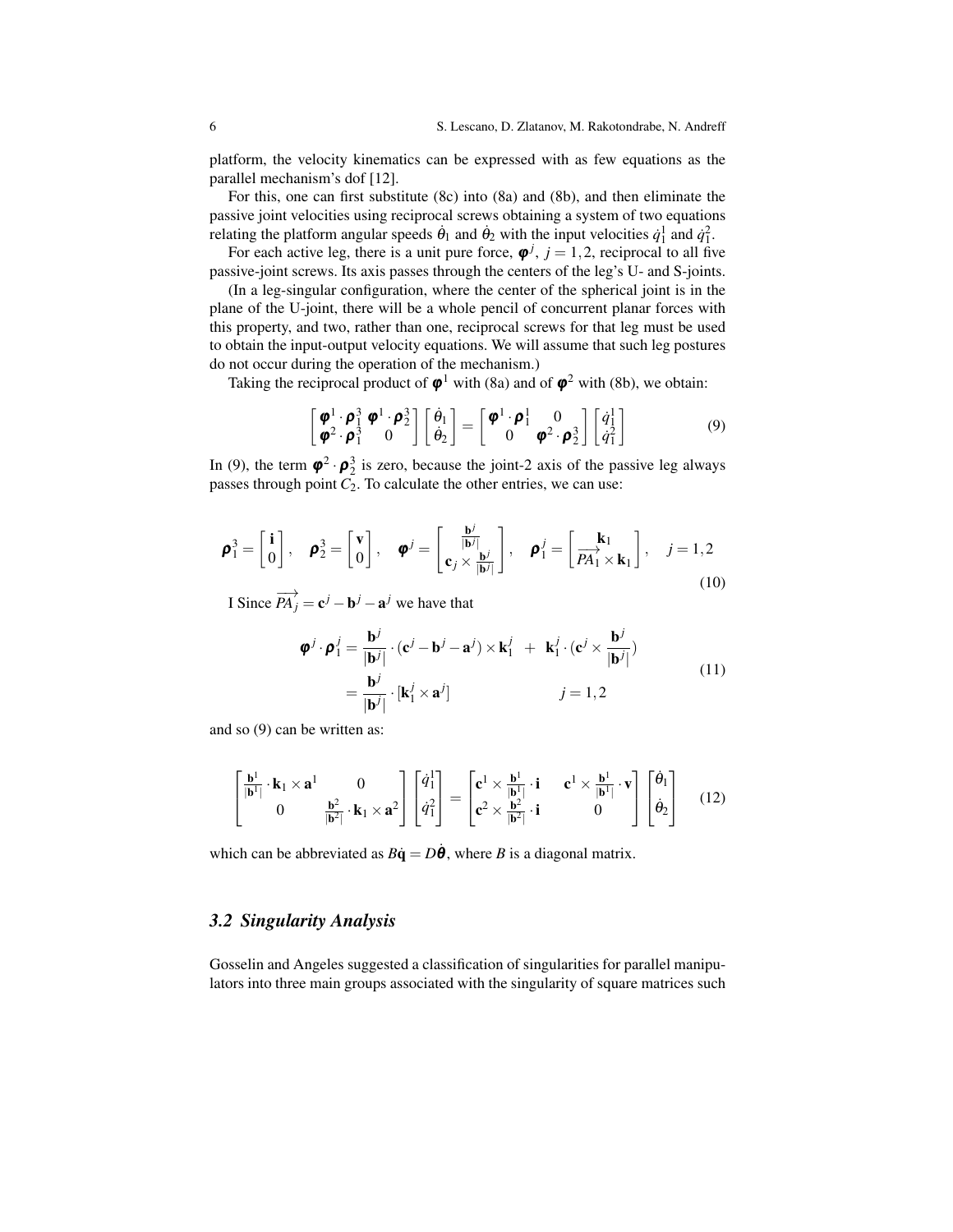as *D* and *B* above [3]. Later Zlatanov gave a more comprehensive study of the singularities of closed-loop mechanisms including configurations where the matrices *D* and *B* are not square [10, 11]. This can occur in the case mentioned above of either leg 1 or leg 2 being in a singular posture with the center of the S-joint lying in the plane of the U-joint, in which case a redundant passive mobility singularity is present. However, if we assume that such leg postures are outside of the range of operation of the mechanism, the singularities of the mechanism are the configurations where either *B* or *D* is singular, leading to a degeneration of the inverse or the direct instantaneous kinematics, respectively.

In (9) or (12), matrix *B* is singular when one or both elements of its diagonal becomes zero, signifying that the actuated joint axis intersects one of the reciprocal force axes. In this case, if *D* is nonsingular, we have a singularity of type (IO, RI), where the end-effector loses freedoms and the input velocities can be nonzero with a stationary platform.

This cannot happen in a neighborhood of the reference configuration where  $\mathbf{q}_1^j$  = 0, matrix *B* is equal to diag( $|\mathbf{a}_1^1|$ ,  $|\mathbf{a}_2^1|$ ) far from having a zero determinant.

To find a singularity of the matrix *D*, the axis of either  $\varphi^1$  or  $\varphi^2$  must lie in the plane of the passive-leg U-joint. In this case, the platforms freedoms cannot be controlled. It will be able to move with actuators locked and the actuated velocities are not independent and cannot be chosen arbitrarily, a singularity of types RO and II. Here again, with a good choice of geometric parameters, the PKM is safe in a neighborhood of the position where  $\mathbf{q}_1^j = 0$  with

$$
D = \begin{bmatrix} 0 & -|\mathbf{c}^1| \\ |\mathbf{c}^2| & 0 \end{bmatrix}
$$
 (13)

Since the PKM workspace is limited to the angles required to scan entire vocal fold  $(\pm 15^{\circ})$ , both *B* and *D* are expected nonsingular, in this reduced workspace.

#### 4 Conclusion

This paper presents a meso-scale PKM dedicated to the laser phonomicrosurgery of vocal folds. A kinematic analysis is performed. Reciprocal screws are used to find the two matrices that describe the mechanism's velocity behavior. All possible cases of singularities are analyzed. The limitation of the workspace and the proposed mechanism geometry avoid each type of singularity.

In the future, owing to the microfabrication limits and the robot structure compliance, a study of the directional variation of the screws will be taken into account using interval analysis [5]. Moreover, due to the low displacement generated by piezoelectric cantilever actuators, a different configuration in a position near-singular for the matrix *D* could be exploited [7] to generate large platform rotations with small displacements of the actuators, being near the point of singularity without reaching it to preserve controllability.